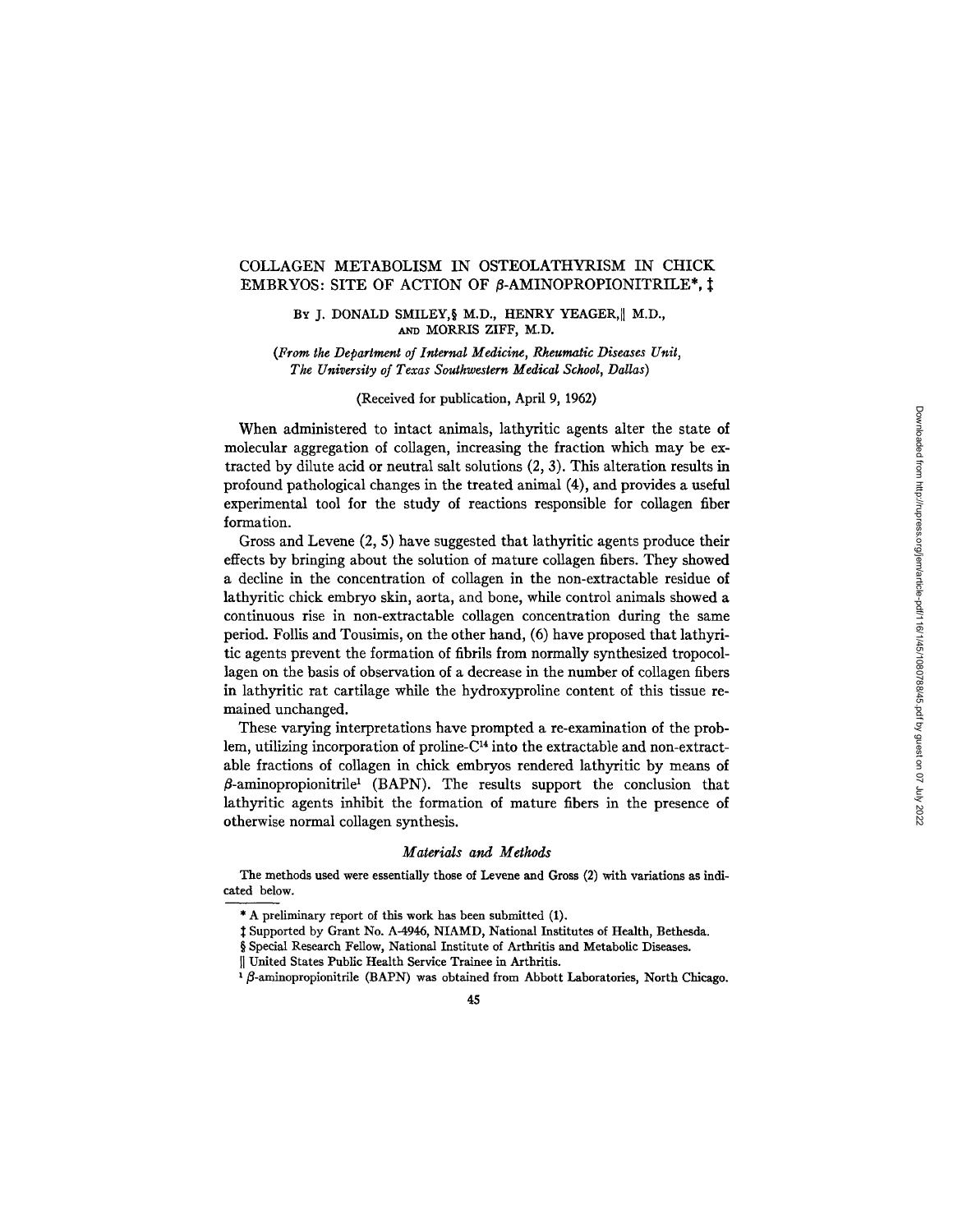*Injection of Embryos.--in* the first experiment, fertilized 14-day-old Rhode Island Red eggs were injected in the air sac with 0.1 ml of a solution containing 7.5 mg of BAPN (neutralized immediately before use with N NaOH) and 0.1 ml of an isotonic saline solution containing 1  $\mu$ c of L-proline-C<sup>14</sup> (Nuclear-Chicago, 5 mc/mmole). By placing a second hole in the shell over the air space, leakage losses were minimized, and rapid, uniform absorption of the drug and C<sup>14</sup>-label were achieved (7). Control eggs were injected with 1  $\mu$ c of L-proline-C<sup>14</sup> and 0.1 ml of isotonic saline. Eggs were incubated at 40°C.



FIG. 1. Increase in soluble collagen following BAPN administered at 0 time.

In the second experiment, fertilized eggs of the same variety were injected in the air sac on day 13 of incubation with 1  $\mu$ c of L-proline-C<sup>14</sup> and 24 hours later with 7.5 mg of BAPN in 0.1 ml. Subsequent procedure was identical with that in the first experiment.

Separation of Collagen Fractions.--Groups of five or six embryos in experimental and in control groups were sacrificed at  $x$ <sub>V</sub>dicated time intervals, and the head, viscera, and feathers removed. The remainder was minced finely with scissors at 0°C, weighed, and aliquots taken for dry weight determinations. 2 ml of  $N$  NaCl in 0.02  $\mu$  sodium phosphate buffer, pH 7.6, was then added per gram of minced tissue and the suspension extracted with continuous shaking for 24 hours at 0°C. Foam was eliminated by centrifuging briefly at 25,000 G in a Servall model SS-1 centrifuge and then at 100,000 G for 45 minutes at  $0^{\circ}$ C in a Spinco model L preparative ultracentrifuge. The supernatant was poured off as a clear, red, viscous solution referred to hereafter as the soluble fraction. The pellets remaining were pooled and wet weight determined. The pellets were then homogenized in a Lourdes mastermixer with 100 ml of water. This homogenate will be referred to as the residue fraction.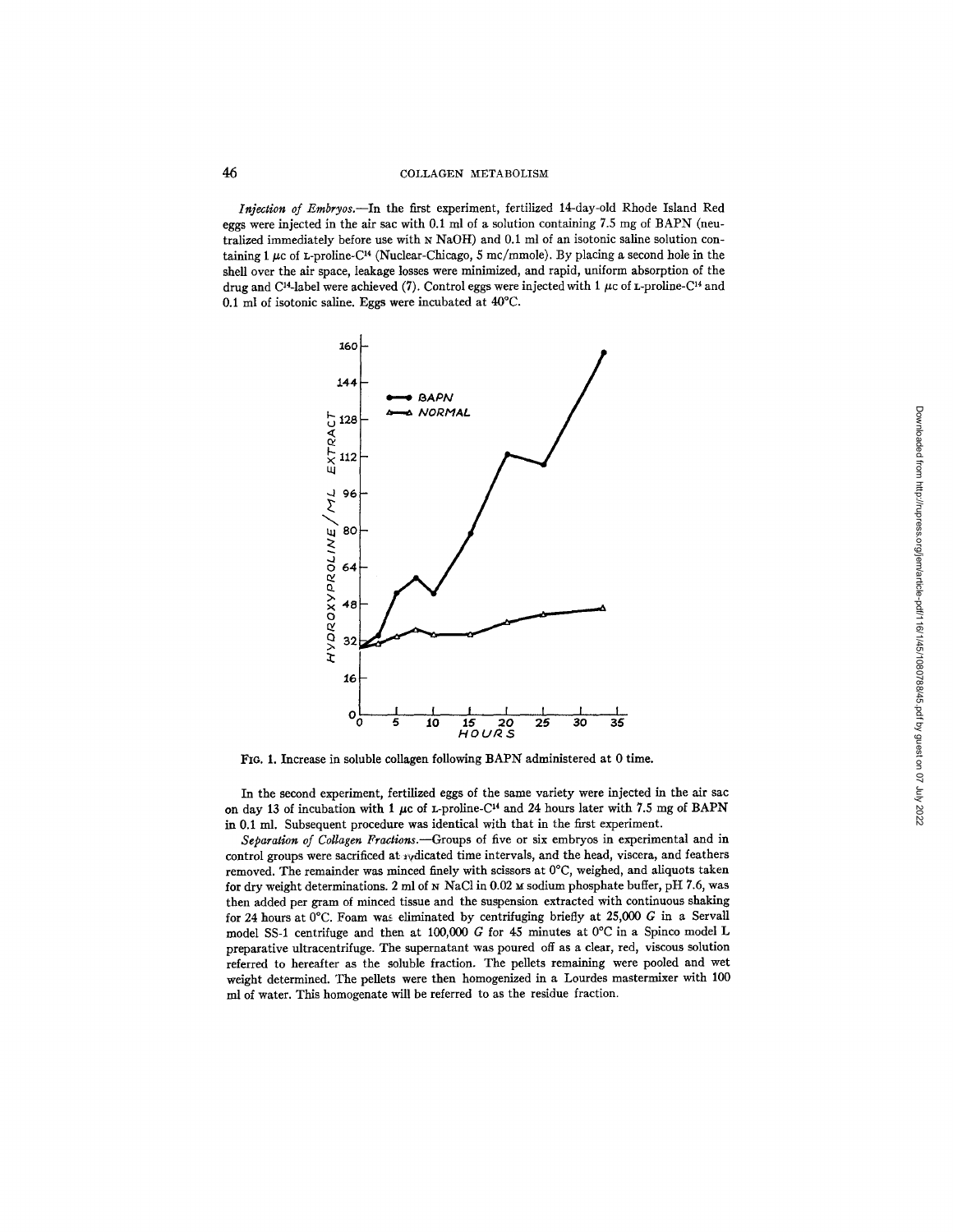*Analytical Methods.--Aliquots* of both the soluble fraction and the homogenate of the residue fraction were adjusted to 6 N HC1 by addition of concentrated acid, sealed in glass tubes, and hydrolyzed in an autoclave at 124°C for 15 hours. The tubes were then opened and their contents evaporated to dryness *in vacuo* over NaOH pellets. For determination of hydroxyproline, the dry residue was taken up in water and analyzed by the method of Prockop and Udenfriend (8) with minor modifications (9).

For measurement of specific radioactivity, an aliquot of each fraction containing about 2



FIG. 2. Distribution of total radioactivity in counts per minute (CPM) following administration of BAPN and proline-C<sup>14</sup> at 0 time.

 $\mu$  moles of hydroxyproline was hydrolyzed and evaporated to dryness as above. Each sample was dissolved in 95 per cent ethanol, cleared of insoluble material by centrifugation, and the supernatant streaked on sheets of Whatman No. 1 filter paper. These were chromatographed in phenol: water (90:10) at  $40^{\circ}$ C for 40 hours (10). Hydrox proline was located on a narrow center strip cut from each paper by staining with a ninhydrin-isatin dip (11).<sup>2</sup> The hydroxyproline was then eluted and oxidized to pyrrole, which was used for determination of specific radioactivity (12). A Packard tri-carb liquid scintillation spectrometer and standard  $C<sup>14</sup>$ counting techniques were employed.

It is assumed in this paper that hydroxyproline is a measure of collagen since its tissue distribution is limited primarily to this protein (13).

s Tributylamine was substituted for triethylamine since it gave more intense color development with hydroxyproline.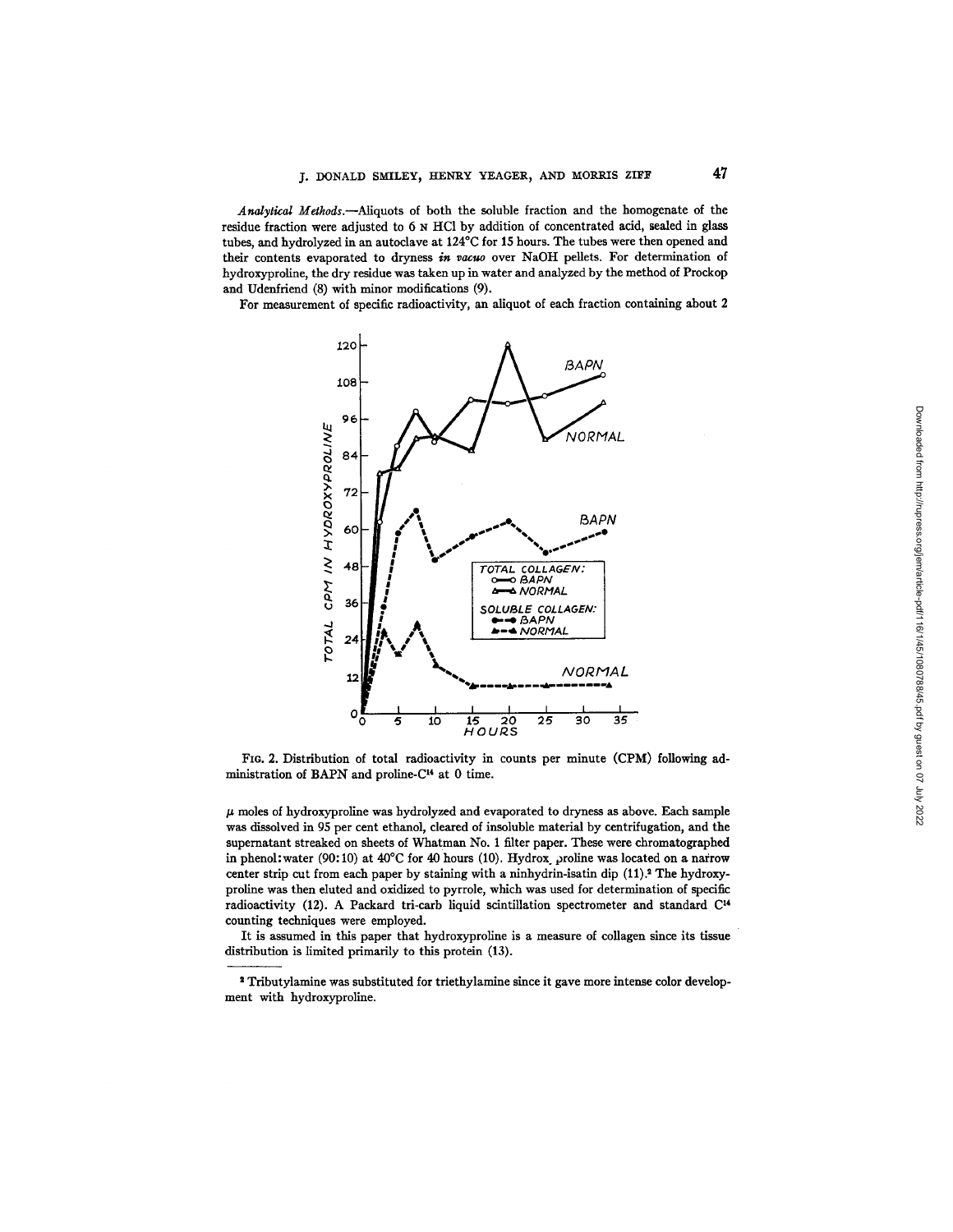### RESULTS

*Action of BAPN on Collagen Synthesis and Fiber Formation (Experiment*   $1$ .—BAPN in the dosage given produced severe lathyrism in the chick embryos. This was reflected by detectable increases in soluble collagen above that of controls within 2.5 hours (Fig. 1). There was no interference with over-all collagen synthesis, however. This is best illustrated by comparing the total incorporation of proline- $C<sup>14</sup>$  into hydroxyproline- $C<sup>14</sup>$  in the BAPN and control groups (Fig. 2). Values are averages of two or more determinations on the pooled tissue of six animals.



FIG. 3. Specific radioactivity following administration of BAPN and proline-C<sup>14</sup> at 0 time.

When hydroxyproline was separated from hydrolysates of soluble and residue fractions and specific radioactivity determined, three differences were observed between the BAPN-treated and control animals. Although the treated animals incorporated proline into the hydroxyproline of the soluble fraction as rapidly as the controls initially (Fig. 3), the maximum specific activity of the soluble fraction attained in the BAPN-treated group was greater than in the control group. In addition, the decline of the specific activity of the soluble collagen fraction in the BAPN-treated group was slower than in the untreated embryos. Finally, there was a decreased rate of incorporation of  $C<sup>14</sup>$  into the collagen of the residue fraction of the treated group.

These results appeared to be most compatible with the presence in lathyritic animals of a partial blockade of new fiber formation, as will be discussed below. *Administration of BAPN following Proline-C<sup>14</sup> (Experiment 2).*-To investi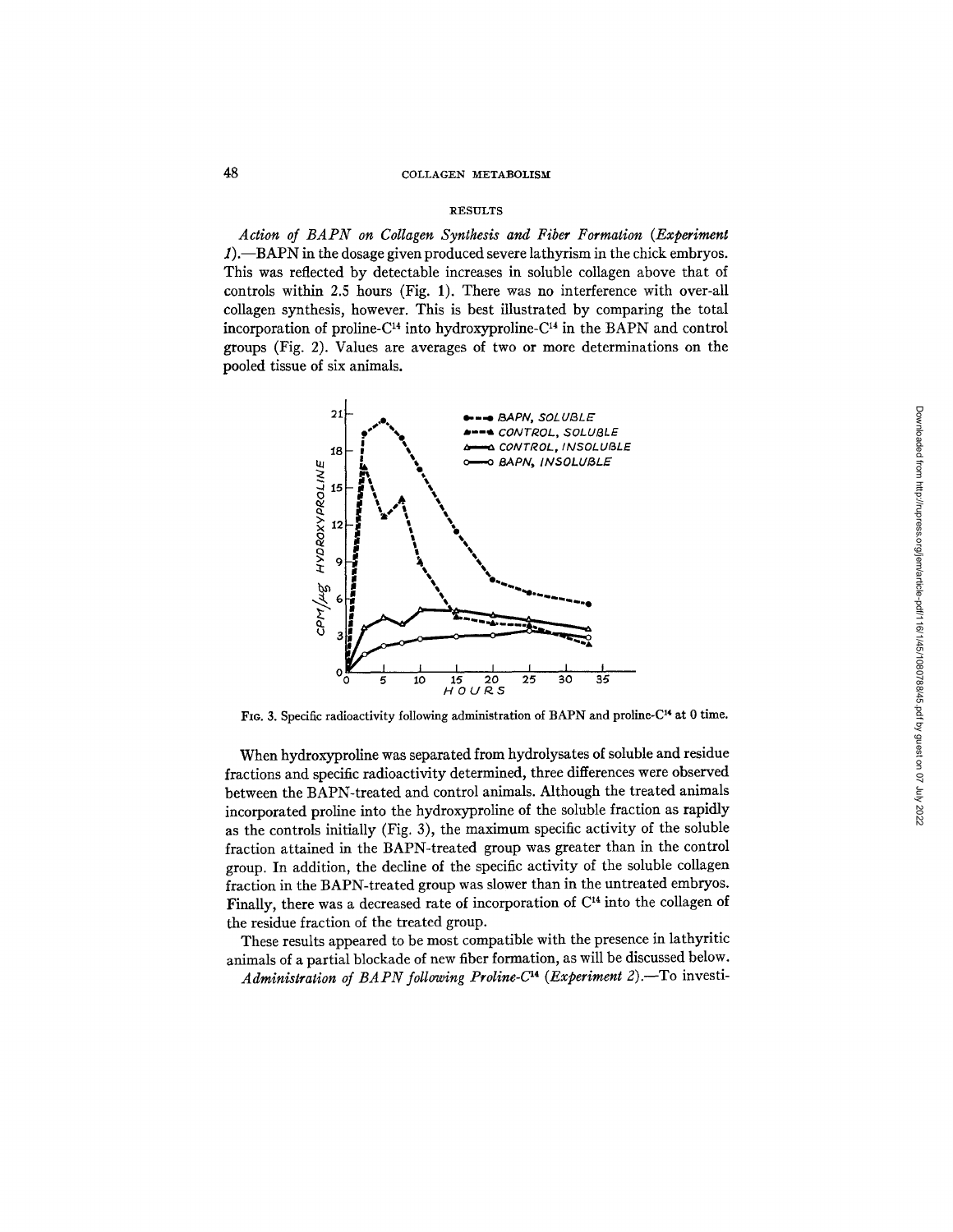gate further the effect of BAPN on the insoluble residue collagen, it appeared desirable to administer this agent at a time when the insoluble fraction was more highly labeled than the extractable collagen. This labeling pattern was achieved by administration of proline-C<sup>14</sup> 24 hours before injection of BAPN. (Fig. 4). This pattern had been previously observed in the preceding experiment in the control group 24 hours after administration of proline- $C<sup>14</sup>$  (Fig. 3).



FIG. 4. Specific radioactivity following administration of BAPN at 0 time. Proline-C<sup>14</sup> was injected 24 hours earlier.



FIG. 5. Total radioactivity of hydroxyproline in collagen fractions. BAPN was administered at 0 time and proline-C<sup>14</sup> 24 hours earlier.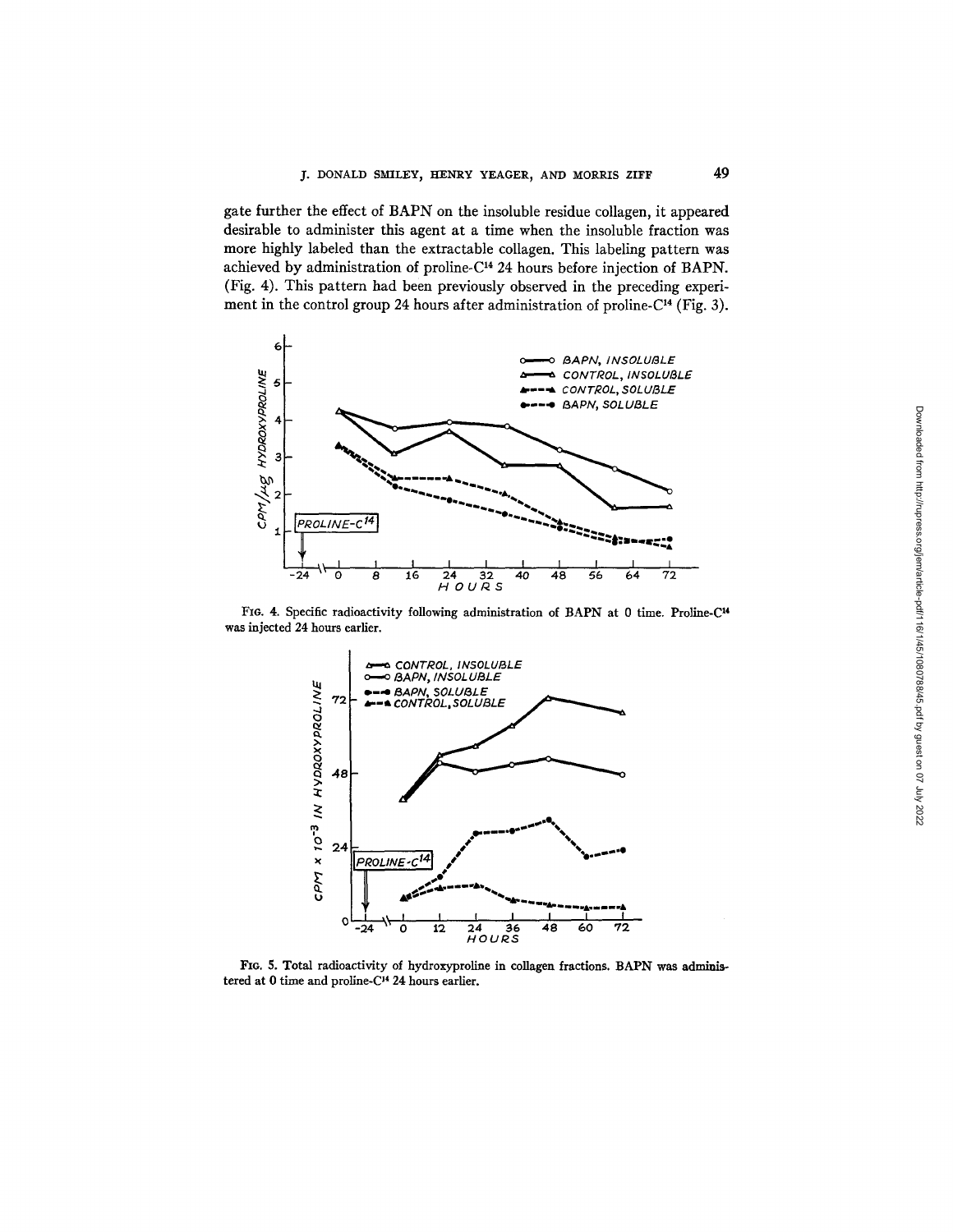In spite of the greater specific activity of the residue collagen prior to injection of BAPN, there was no increase in the observed specific radioactivity of the newly formed, soluble collagen following the administration of this compound. The specific activity of the soluble collagen, in fact, remained below that of controls. These results seem best explained by the maintenance of the integrity of the mature collagen fibers following BAPN.

*Total Collagen and Total Radioactivity after Administration of BAPN.--The*  distribution of total radioactivity in the hydroxyproline of the soluble and insoluble fractions of experiment 2 were calculated from the specific activity and hydroxyproline content of these fractions (Fig. 5). Total radioactivity of the hydroxyproline of the residue collagen increased only slightly following

| TABLE I                                                                    |  |  |  |  |                                    |  |  |  |  |  |  |
|----------------------------------------------------------------------------|--|--|--|--|------------------------------------|--|--|--|--|--|--|
| Hydroxyproline of Total and Residue Collagen During Course of Experiment 2 |  |  |  |  |                                    |  |  |  |  |  |  |
|                                                                            |  |  |  |  | (mg/gm dry weight original tissue) |  |  |  |  |  |  |

|       | Normal  | <b>BAPN-treated</b> |         |        |         |  |
|-------|---------|---------------------|---------|--------|---------|--|
|       | Day 14  |                     | Day 17  | Day 17 |         |  |
| Total | Residue | Total               | Residue | Total  | Residue |  |
| 2.68  | 2.12    | 6.61                | 5.86    | 7.06   | 2.90    |  |

Dry weight determinations varied between 12 and 14 per cent of wet weight.

administration of BAPN, whereas, in control animals, the C14-1abel continued to be incorporated into the hydroxyproline of the insoluble collagen fibers. In addition, at the time of maximum rate of increase of radioactivity within the soluble collagen fraction, there was no decrease in radioactivity in the insoluble fraction of the BAPN-treated embryos. These findings again suggest maintenance of the integrity of the residue collagen fibers during the period of maximum drug action.

Consistent with a block in the formation of mature fibers, the collagen concentration of the residue fraction increased only slightly in the BAPN-treated embryos in contrast to the marked increase in this fraction in the untreated controls (Table I).

### DISCUSSION

Orekhovitch and his coworkers (14) and, more recently, several other groups (15-17) have suggested varying degrees of molecular cross-linking to account for the observed heterogeneity of soluble collagen, whether derived by neutral salt or dilute acid extraction procedures. Martin and coworkers (18) have recently shown that the extractable collagen of BAPN-treated animals lacks the ability to form chain pairs ( $\beta$ -collagen) during *in vitro* incubation at 38°C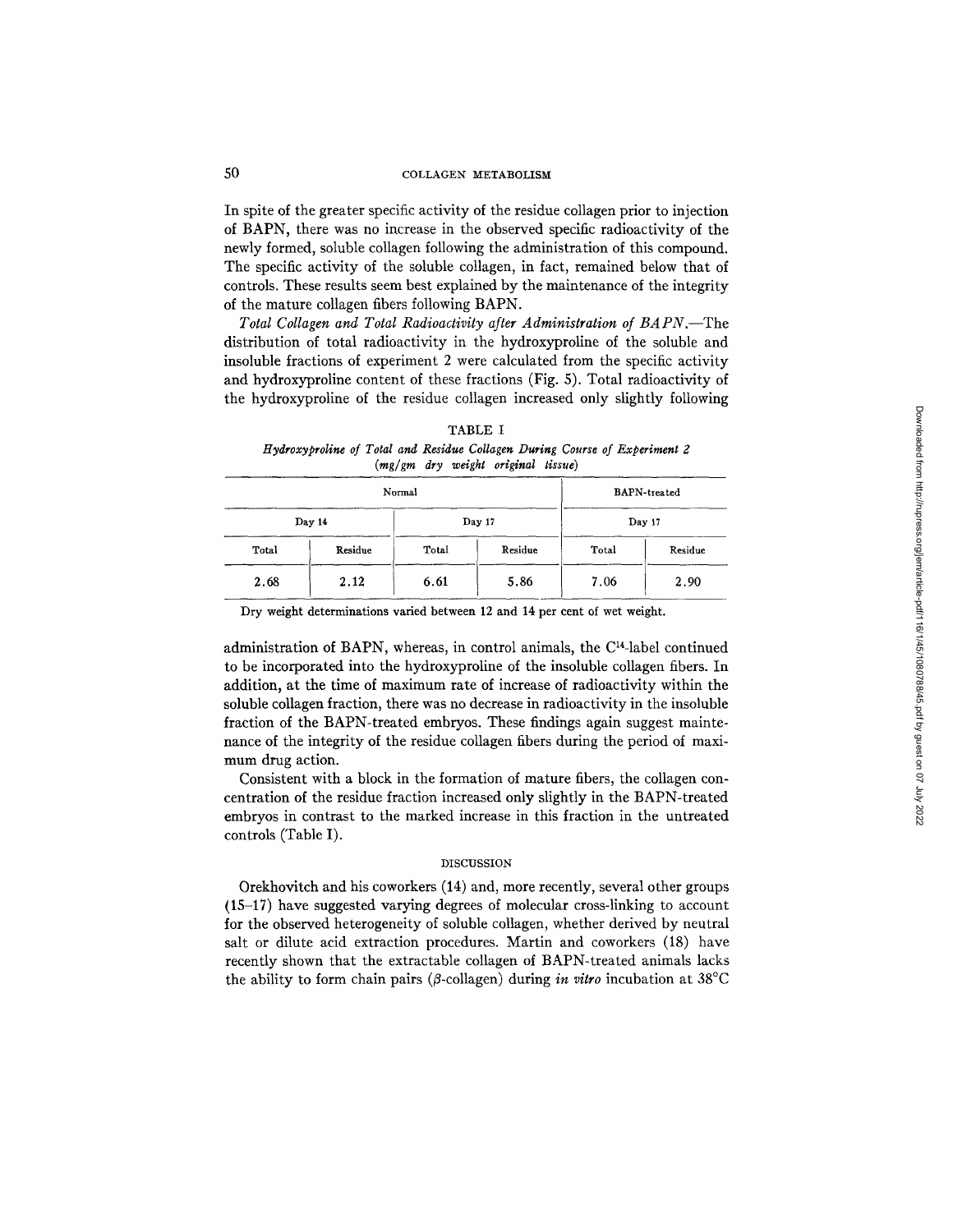and consists predominantly of unpaired chains  $(\alpha$ -collagen) when chromatographed on carboxymethyl cellulose. This is in contrast to 1 M NaC1 extractable collagen of normal animals which contains both  $\alpha$ - and  $\beta$ -collagen forms (19, 20). Jackson (20) has shown that the  $\alpha$ -collagen fraction has the highest specific radioactivity immediately following glycine- $C<sup>14</sup>$  administration and has suggested that 0.14 M NaC1 extracts of microsomes of fibroblasts synthesizing new collagen in carrageenin granulomas contain only the  $\alpha$ -collagen form.

These observations provide a framework (Fig. 6) upon which to explain the data obtained in the experiments reported here. According to this view, singlechain,  $\alpha$ -collagen units undergo progressive cross-linkage through ester or



FIG. 6. Proposed site of action of BAPN on collagen metabolism in osteolathyrism.

other bond formation (21) to form mature, non-extractable collagen. The data obtained in the present investigation suggest that lathyritic agents such as BAPN block cross-linking, covalent bond formation, possibly by interference with an as yet clandestine enzyme system.

Following administration of proline- $C<sup>14</sup>$  one would expect the highest specific activity to appear first in the newly synthesized  $\alpha$ -collagen fraction. In normal embryos, the radioactivity would quickly pass into the  $\beta$ -collagen fraction and finally into the  $\gamma$ -collagen and mature collagen fibers. In the experimental group, however, because of the BAPN-induced block, the  $\alpha$ -collagen fraction would increase rapidly in specific radioactivity as well as in size during the initial phase of the experiment.

Since  $\beta$ -collagen and more highly cross-linked forms are progressively less extractable (20), the amount of  $\beta$ -collagen appearing in the 1 M NaCl soluble extract, though significant in comparison with the amount of  $\alpha$ -collagen, may represent only a small portion of a large pool of relatively less radioactive material. It is not surprising, therefore, that the specific activity of the 1 M extract in the normal animals, containing both  $\alpha$ - and presumably significant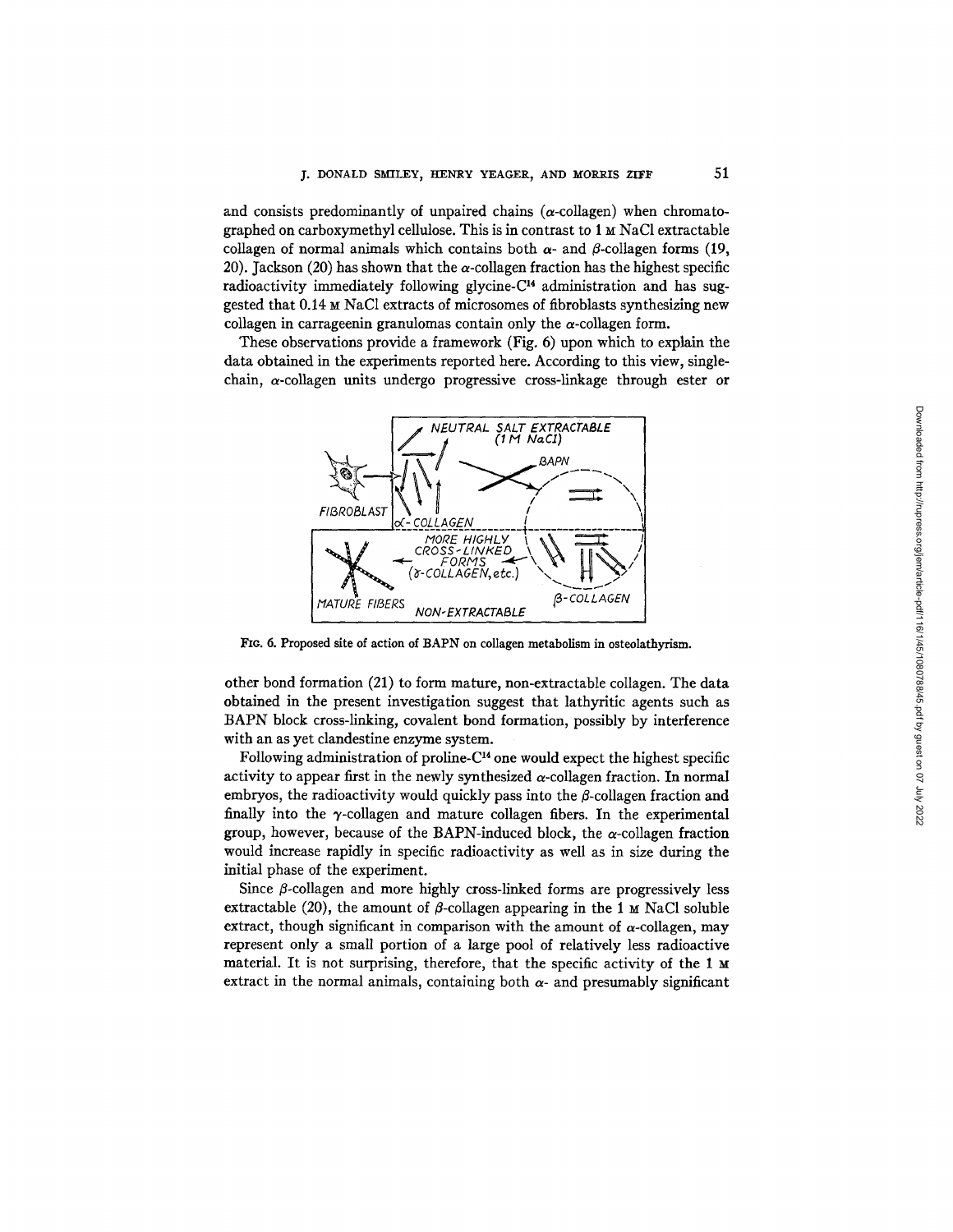amounts of less radioactive  $\beta$ -collagen, reached a somewhat lower maximum than that of the lathyritic animals (Fig. 3). The absence of a BAPN block in the normal animals would also explain the more rapid decline of the specific radioactivity of the extractable collagen of the control animals.

In the case of the residue collagen, it would be expected that the specific activity of this fraction in the lathyritic embryos would be less than that of their corresponding controls, as was observed. No block in synthesis of collagen was produced by BAPN, as shown by the similarity in the total amount of radioactive proline converted to hydroxyproline during the time period of the experiment in control and treated embryos (Fig. 2).

In contrast to the findings of Levene and Gross (2) in skin, aorta, and bone, where residue collagen concentration was found to decline sharply from initial levels after administration of BAPN, the present experiments showed (Table I) a leveling off of residue collagen concentration but no actual decline. Certain aspects of the present experiments might account for the differences observed in the residue fraction. The experiments here reported were performed on the almost intact embryo rather than on isolated skin, bone, or aorta. Also, the route of BAPN administration, variety of chick embryo, and temperature of incubation were different (2).

There was no evidence that breakdown of mature fibers occurred other than the normal amount of catabolism present in young animals. In the experiments in which proline- $C<sup>14</sup>$  was administered prior to the BAPN, the specific activity of the insoluble collagen was greater than that of the soluble at the time of injection of BAPN. If insoluble fibers had been rendered soluble, one would have expected the soluble fraction to have increased in specific radioactivity relative to that of the control animals (Fig. 4) and the total counts in the hydroxyproline of the insoluble fraction to have fallen (Fig. 5). Since this was not the case, it seems more likely that the increase in soluble collagen produced by the action of BAPN represented new synthesis of  $\alpha$ -collagen with interruption of further conversion to the fibrous form.

Although production of lathyrism in adult animals is well established (4, 5), the changes induced in adults are more restricted than in growing animals, particularly to the more metabolically active tissues (5, 22). Neuberger and Slack (23) have shown that while there is only slight incorporation of glycine- $C<sup>14</sup>$ into the collagen of most tissues of the adult rat, fairly rapid incorporation occurs into bone. They suggested a continual slow replacement even in adult animals, particularly of bone collagen. This could account for the production of lathyrism with primarily skeletal changes in adult animals. One might also wonder whether a block in cross-linkage, and thus in the mature fiber formation necessary for minor repair, could lead to an abnormal stimulation of new collagen synthesis and to the observed increases in extractable collagen in adult animals treated with BAPN.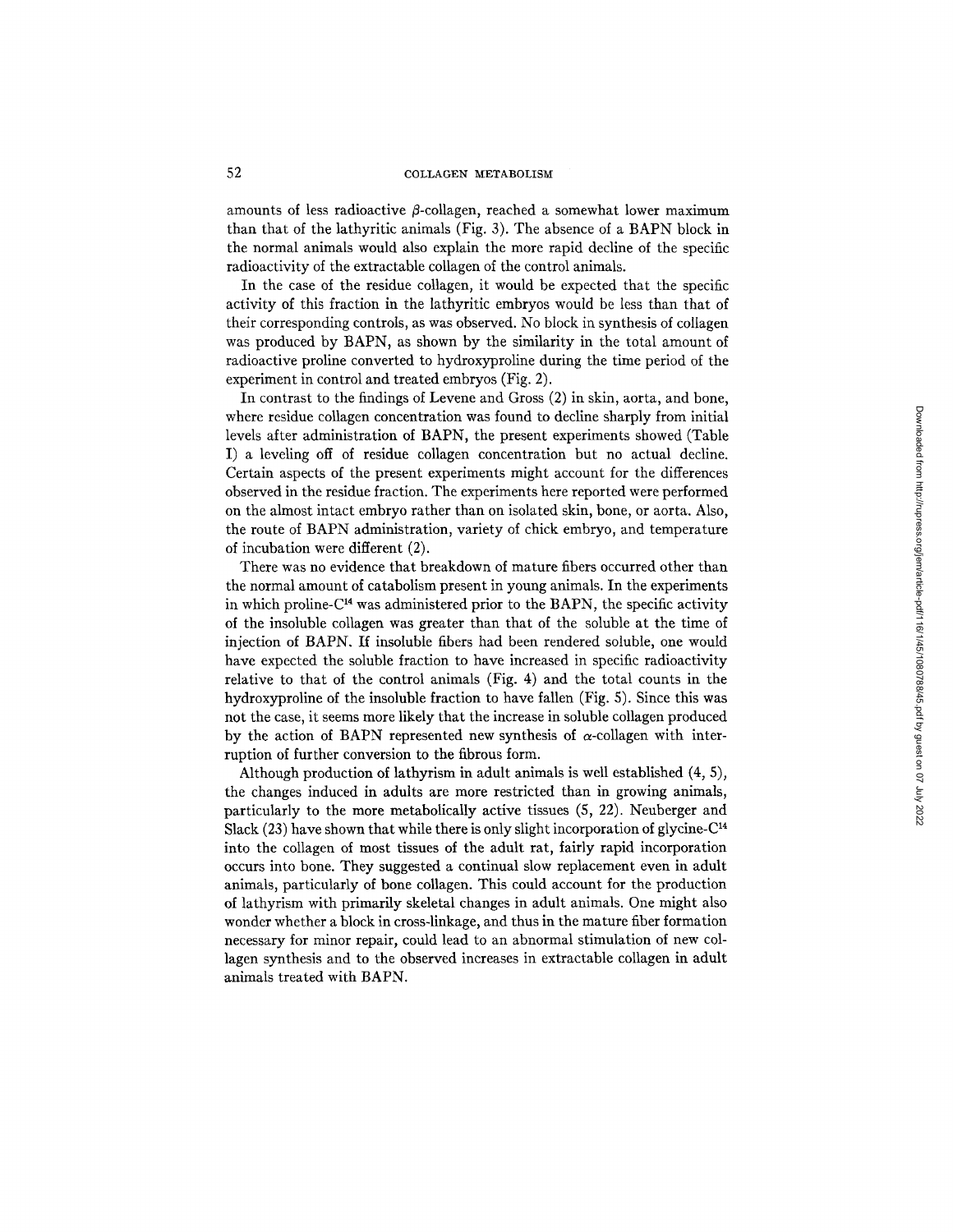In the young, growing animal, Neuberger and Slack (23) found a narrow range of variation of specific radioactivity for the collagen from various tissues. This finding is important for the interpretation of the present observations, since it would tend to indicate that the collagen derived from the almost intact embryo, as employed in these experiments, would have approximately the specific radioactivity as the collagen of the individual tissues at any given time.

### SITMMARY

Chick embryos were sacrificed at intervals after simultaneous injection of BAPN and proline- $C<sup>14</sup>$ , the collagen separated into neutral salt-extractable and residue fractions, and total hydroxyproline and hydroxyproline specific radioactivity determined in each fraction. Extractable collagen, measured as hydroxyproline, increased markedly and had a higher specific activity in BAPN-treated embryos than in corresponding controls. Hydroxyproline of the residue collagen in the treated animals, however, had a lower specific activity.

When proline- $C<sup>14</sup>$  was injected 24 hours prior to BAPN, the specific radioactivity of the soluble collagen of treated embryos was similar to that of controis, in spite of the fact that the specific activity of the residue fraction was higher than that of the soluble fraction at the time of BAPN administration.

These results suggest that the increased amount of soluble collagen in lathyrism induced by administration of BAPN does not arise from the collagen insoluble prior to administration of the drug, but rather that BAPN acts by blocking the *formation* of mature collagen fibers, perhaps by preventing the formation of cross-linkages between  $\alpha$ -collagen chains.

### BIBLIOGRAPHY

- 1. Smiley, J. D., and Yeager, H., Collagen metabolism in lathyrism: site of  $\beta$ aminopropionitrile action, Fed. Proc., 1962, 21, 167.
- 2. Levene, C. I., and Gross, J., Alterations in state of molecular aggregation of collagen induced in chick embryos by  $\beta$ -aminopropionitrile (lathyrus factor), *J. Exp. Med.,* 1959, 110, 771.
- 3. Dasler, W., Stoner, R. F., and Milliser, R. V., Effect of osteolathyrism on soluble collagen fractions of rat connective tissues, *Metabolism,* 1961, 10, 883.
- 4. Geiger, B. J., Steenbock, H., and Parsons, H. T., Lathyrism in the rat, *J. Nutrition,* 1933, 6, 427.
- 5. Gross, J., and Levene, C. I., Effect of  $\beta$ -aminopropionitrile on extractability of collagen from skin of mature guinea pigs, Am. J. Path., 1959, 35, 687.
- 6. Follis, R. H., and Tousimis, A. J., Experimental lathyrism in the rat: nature of defect in epiphyseal cartilage, *Proc. Soc. Exp. Biol. and Med.,* 1958, 98, 843.
- 7. Mitoma, C., and Smith, T. E., Studies on the role of ascorbic acid in collagen synthesis, *J. Biol. Chem.*, 1960, 235, 426.
- 8. Prockop, *D.,* and Udenfriend, S., A specific method for the analysis of hydroxyproline in tissues and urine, *Anal. Biochem.*, 1960, 1, 228.